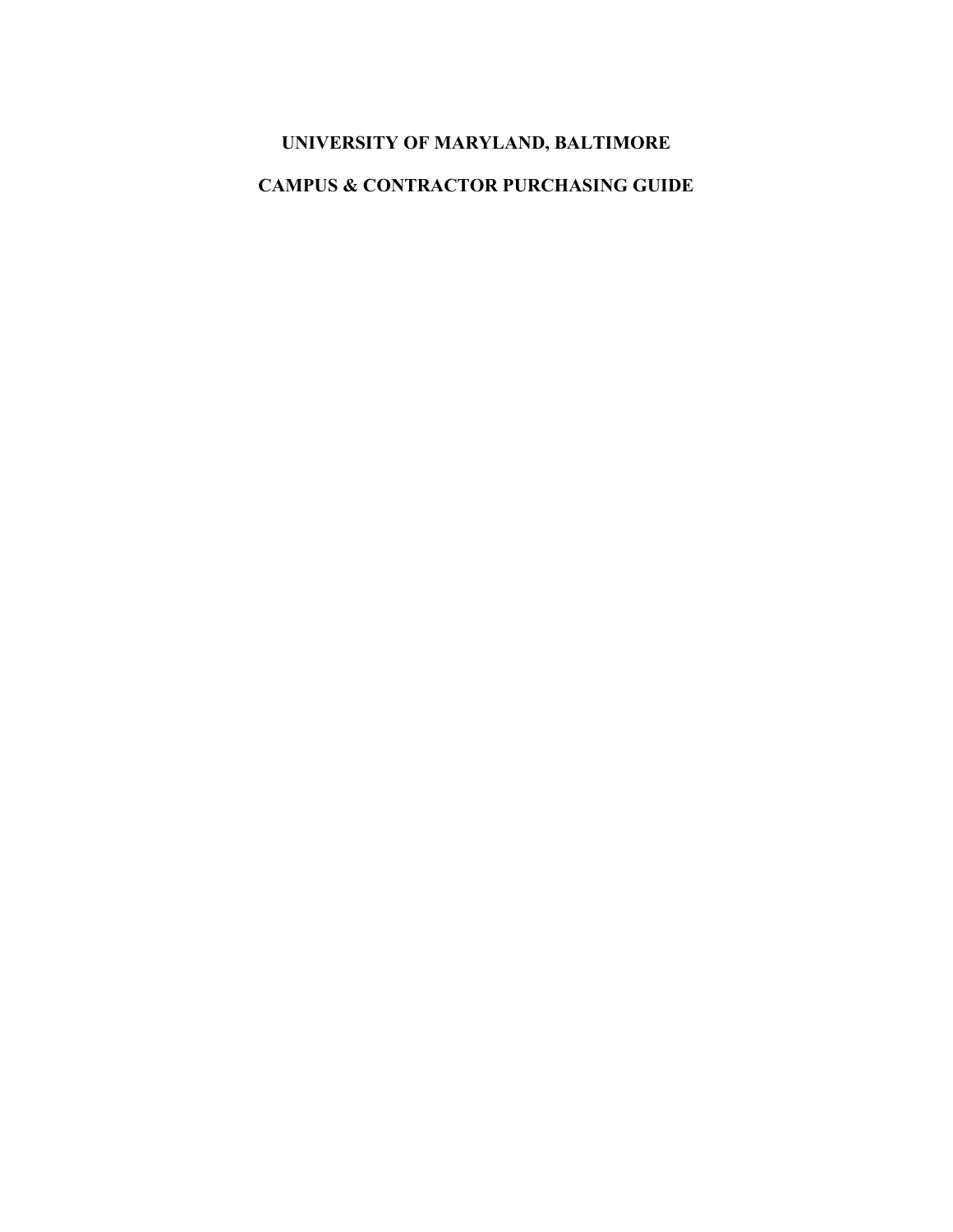# **TABLE OF CONTENTS**

|                    | Part I: INTRODUCTION INFORMATION                                        | $\mathbf{3}$            |
|--------------------|-------------------------------------------------------------------------|-------------------------|
| 1.                 | <b>Policy</b>                                                           | $\overline{\mathbf{3}}$ |
| 2.                 | <b>Vendor Information</b>                                               | $\overline{3}$          |
| 3.                 | <b>Tax &amp; Invoice Information</b>                                    |                         |
|                    | <b>PART II: CODE OF ETHICS</b>                                          | $\overline{\mathbf{4}}$ |
| 1.                 | <b>Code of Ethics</b>                                                   | $\overline{\mathbf{4}}$ |
|                    | <b>PART III: PROCUREMENT PROCESS</b>                                    | 5                       |
| 1.                 | <b>Requisitions</b>                                                     | 5                       |
| 2.                 | <b>Purchase Orders &amp; Pro Card (P-Card)</b>                          | 5                       |
| 3.                 | <b>The Bidding Process</b>                                              | 5                       |
| $\boldsymbol{4}$ . | <b>Orders \$25,000 or Less, Simplified Acquisition Procedures</b>       | 6                       |
| 5.                 | Orders Between \$25,001 and \$200,000, Simplified Acquisition Procedure | $\overline{7}$          |
| 6.                 | <b>Acquisitions Exceeding \$200,000</b>                                 | $\boldsymbol{9}$        |
| 7.                 | <b>Board of Public Works (BPW)</b>                                      | 10                      |
| 8.                 | <b>University System of Maryland Board of Regents</b>                   | 10                      |
|                    | PART IV: SOCIOECONOMIC PROGRAMS                                         | 11                      |
| 1.                 | <b>Minority Business Enterprises (MBE)</b>                              | 11                      |
| 2.                 | <b>Small Business Reserve Program (SBR)</b>                             | 11                      |
| 3.                 | <b>Veteran-Owned Small Business Enterprises (VSBE)</b>                  | 12                      |
| $\overline{4}$ .   | <b>Maryland Correctional Enterprises (MCE)</b>                          | 12                      |
|                    | PART V: REVOVLING EQUIPMENT LOAN PROGRAM (RELP)                         | 13                      |
| 1.                 | <b>The RELP Process</b>                                                 | 13                      |
|                    |                                                                         |                         |
|                    | <b>PART VI: FEDERALLY FUNDED PROCUREMENTS</b>                           | 14                      |
| 1.                 | <b>The Procurement Process</b>                                          | 14                      |
| 2.                 | <b>Federal Grants</b>                                                   | 14                      |
| 3.                 | <b>Federal Contracts</b>                                                | 14                      |
| 4.                 | <b>Cost and Price Analysis</b>                                          | 15                      |
| 5.                 | <b>Contractor Purchasing System Review</b>                              | 15                      |
| 6.                 | <b>SARS and ESARS Reporting</b>                                         | 15                      |
| 7.                 | <b>List of Excluded Parties</b>                                         | 15                      |
| 8.                 | <b>Sub-recipient Requisition and Purchase Order Procedures</b>          | 15                      |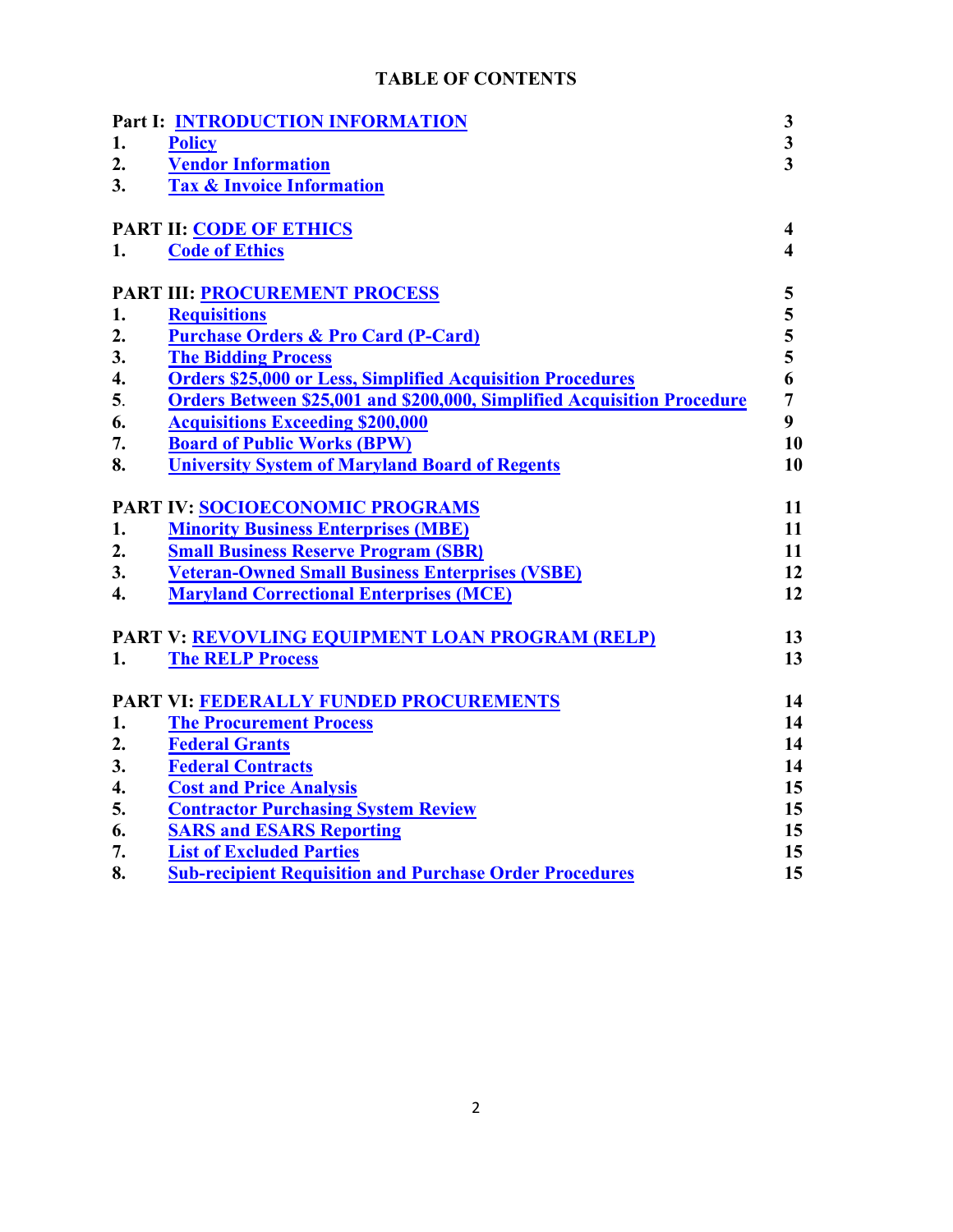#### **PART I: INTRODUCTION INFORMATION**

### <span id="page-2-0"></span>**1. Policy**

<span id="page-2-1"></span>In accordance with University System of Maryland Procurement Policies and Procedures, the Strategic Sourcing and Acquisition Services (SSAS) has the responsibility to conduct all negotiations concerning price and condition of sale and entering into contracts for all purchases and anticipated purchases for the University of Maryland, Baltimore (UMB). Individual departments or employees are not authorized to sign or enter into a contract on behalf of the University. **A University purchase order issued by the SSAS must be obtained prior to any services or products being provided for which the University Corporate Purchasing Card was not used.** All contracts and agreements including those associated with purchases with the Corporate Purchasing Card must be submitted to the SSAS for review and execution.

### **2. Vendor Information**

<span id="page-2-2"></span>The University of Maryland, Baltimore, SSAS is responsible for the procurement of all equipment, services, materials, and supplies utilized by the UMB campus. Additionally SSAS is designated the Regional Service Center for Capital Improvements procurements for the Baltimore region and provide these services to Coppin State University, Towson University, University of Baltimore and University of Maryland Baltimore County. Procurement personnel are assigned specific categories of responsibility in order to provide the highest quality of service to the University. A listing of buyers along with their commodities can be obtained through the Procurement website  $\omega$ [www.umaryland.edu/procurement.](http://www.umaryland.edu/procurement)

Sales representatives are requested to call the SSAS and make an appointment to assure that the buyer will be available to visit with the representative in order to become more acquainted with your business. Sales calls on individual departments are not permitted unless requested by the Department. Vendors must recognize that such visits may be **only informational.** Departments are not authorized to enter into contracts with vendors.

#### **3. Tax & Invoice Information**

<span id="page-2-3"></span>The University is an agency of the State of Maryland and is exempt from all state and federal taxes. Each purchase order issued makes reference to the tax-exempt status. If requested a tax-exempt certificate will be provided. If a product is shipped to or if a service is provided in a state that does not accept the Maryland sales tax exemption, the department will be required to pay that states sale tax. Currently the following states are known not to accept Maryland sales tax exemption, Virginia, Pennsylvania, Utah and the District of Columbia.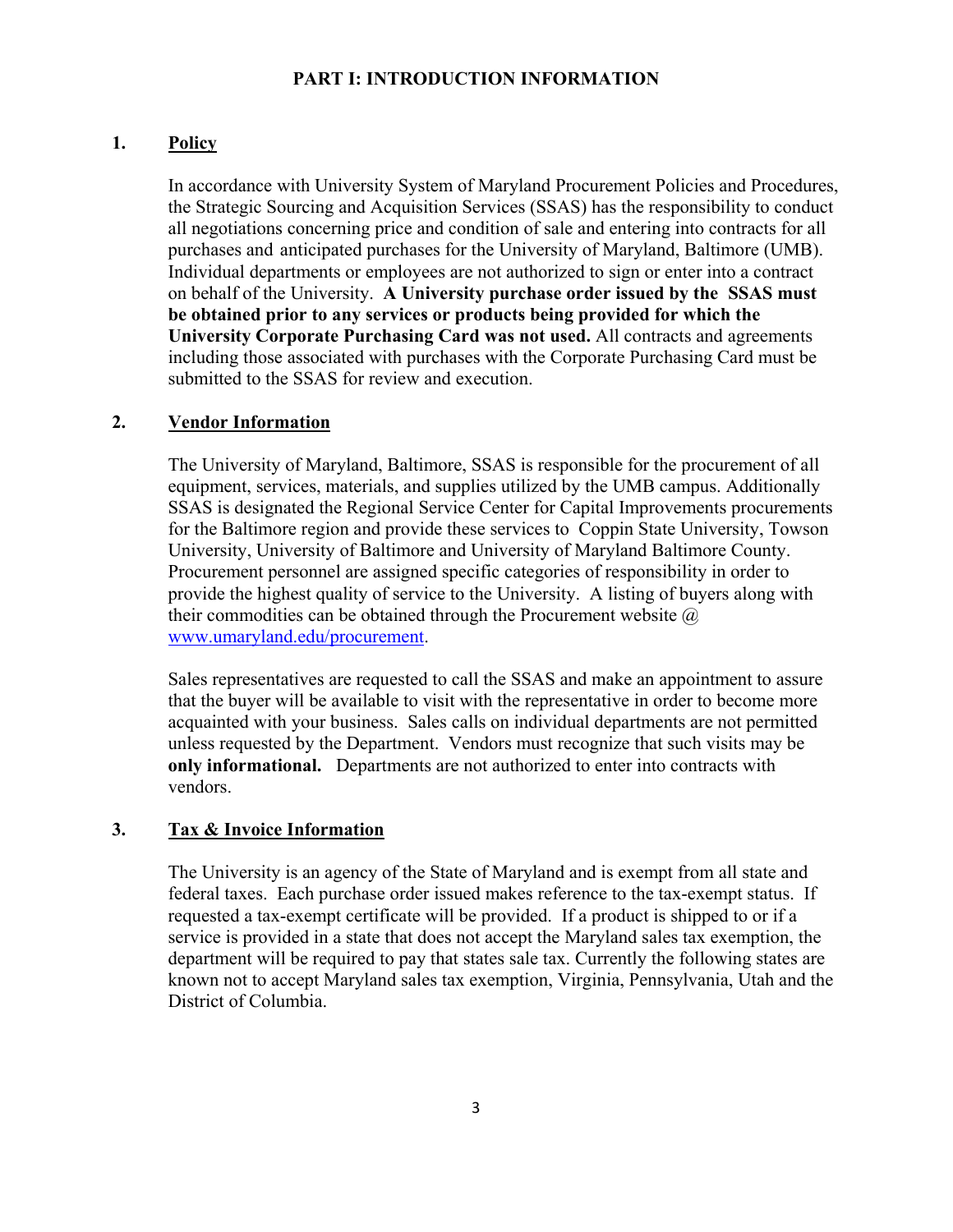### **PART II: CODE OF ETHICS**

### <span id="page-3-0"></span>**1. Code of Ethics**

<span id="page-3-1"></span>The University of Maryland, Baltimore SSAS has adopted, and subscribes to the Code of Ethics of the National Institute of Governmental Purchasing (NIGP) which follows;

Seeks or accepts a position as head (or employee) only when fully in accord with the professional principles applicable thereto and when confident of possessing the qualifications to serve under those principles to the advantage of the employing organization.

Believes in the dignity and worth of the service rendered by the organization, and the societal responsibilities assumed as a trusted public servant.

Is governed by the highest ideals of honor and integrity in all public and personal relationships in order to merit the respect and inspire the confidence of the organization and the public being served.

Believes that personal aggrandizement or personal profit obtained through misuse of public or personal relationships is dishonest and not tolerable.

Identifies and eliminates participation of any individual in operational situations where a conflict of interest may be involved.

Believes that members of the Institute and its staff should at no time, or under any circumstances, accept directly or indirectly, gifts, gratuities, or other things of value from suppliers, which might influence or appear to influence purchasing decisions.

Keeps the governmental organization informed, through appropriate channels, on problems and progress of applicable operations by emphasizing the importance of the facts.

Resists encroachment on control of personnel in order to preserve integrity as a professional manager. Handles all personnel matters on a merit basis, and in compliance with applicable laws prohibiting discrimination in employment on the basis of politics, religion, color, national origin, disability, gender, age, pregnancy and other protected characteristics.

Seeks or dispenses no personal favors. Handles each administrative problem objectively and empathetically, without discrimination.

Subscribes to and supports the professional aims and objectives of the National Institute of Governmental Purchasing, Inc.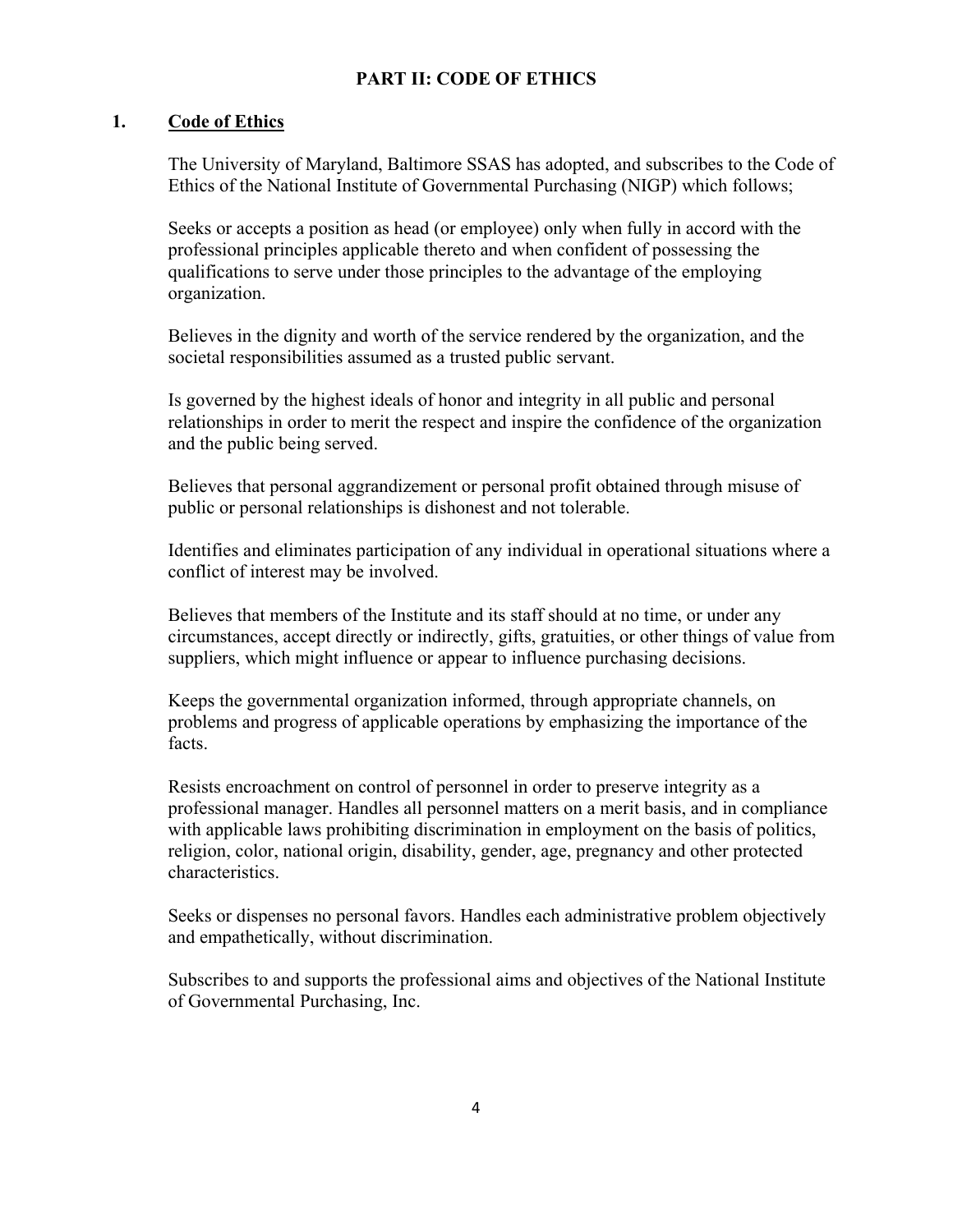#### **PART III: PROCUREMENT PROCESS**

### <span id="page-4-0"></span>**1. Requisitions**

<span id="page-4-1"></span>The following are the primary types of requisitions used at UMB:

#### a. Quantum Financials

These requisitions are used to transmit department requirements for the procurement of goods and services from vendors.

b. Manual

Manual requisitions are used for purchases when General Obligation Bonds (MCCLB) and Auxiliary Revenue Bonds (ARB) are the fund sources for a requested procurement.

#### **2. Purchase Orders & Pro Card (P-Card)**

<span id="page-4-2"></span>Issuance of an official purchase order or use of the VISA purchasing card, are the only methods of purchase for goods and services obligating UMB. The standard purchase order may be used for orders of any dollar amount.

The VISA purchasing card may be used for making purchases where the single order does not exceed \$4,999. Vendors are cautioned that some cards have lower single transaction limits (less than \$4,999) and monthly credit limits vary per card. It is the responsibility of the vendor to be sure that the card being used is authorized for transactions being made. It is illegal to artificially split orders in order to avoid the procurement process.

When an emergency or urgency arises, SSAS may place an order by telephone or other means (i.e. fax, email). However, in those instances, a purchase order number is assigned and a confirming order will follow. Individual departments and employees are not authorized to place orders directly to vendors under these circumstances.

### **3. The Bidding Process**

<span id="page-4-3"></span>In accordance with the University System of Maryland Procurement Policies and Procedures, UMB conducts an open, competitive bidding process. Depending on the dollar value of the order, this process may take the form of fax quotations, written bids, or complex Request for Proposals (RFP's).

In order to be awarded a purchase order for goods and services from UMB under a non RFP procurement, a vendor must be the lowest responsive and responsible bidder meeting the specifications as required. In many instances, when choosing a vendor, UMB may consider factors other than price, including the types of goods and services to be supplied, the particular needs of the requesting department, the date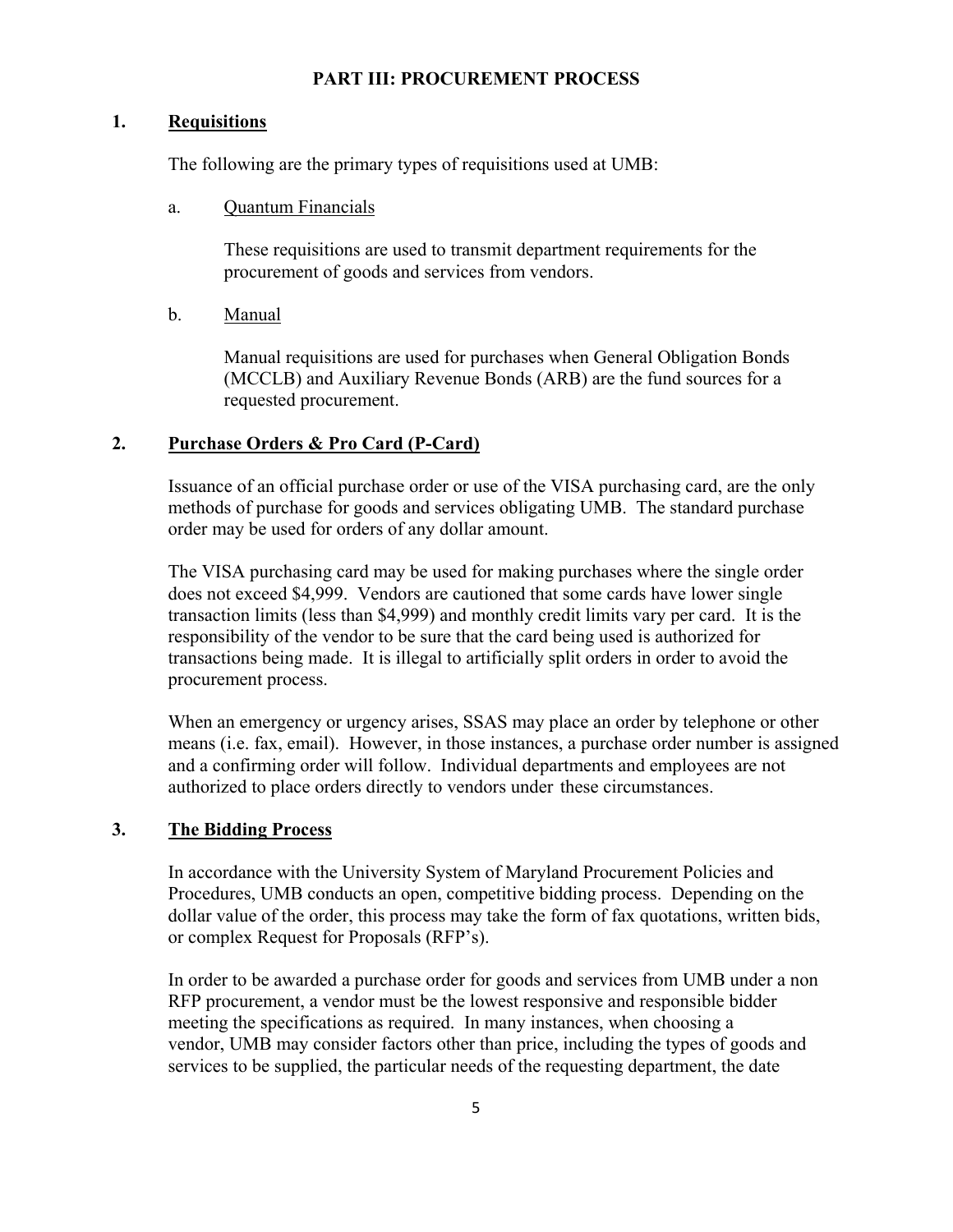of delivery, and reliability, quality, and experience of the vendor. In these instances, a Request for Proposal is used. In RFP procurement, award is made to the vendor that best meets the requirement of the University, price and other factors considered.

In responding to a bid or proposal, the vendor is responsible for following the instructions given in the bid or proposal and returning to the SSAS by the due date and time specified (**late bids or proposals will not be accepted under any circumstances**). There will be a public opening for bids. RFP closings are not public.

The University publishes solicitations notices exceeding \$200,000 in eMarylandMarketPlace and places the solicitations for download on eBid Board located on SSAS's website at [www.umaryland.edu/procurement](http://www.umaryland.edu/procurement)

Once the procurement process is completed, a purchase order and or contract shall be issued by the SSAS.

All purchase orders will instruct the vendor to submit all invoices directly to Accounts Payable unless notified otherwise by the Accounts Payable department.

### **4. Orders \$25,000 or Less, Simplified Acquisition Procedures**

<span id="page-5-0"></span>In accordance with University System of Maryland Procurement Policies and Procedures and implemented by UMB, if a department has a requirement for a small dollar procurement of \$25,000 or less, the following procedures apply. **It is prohibited to intentionally split orders to avoid following the appropriate procurement procedures and obtaining competition.**

- a. Competition is preferred, but not required.
- b. If the requirement is \$4,999 or less, the Visa Corporate Purchasing Card (P-Card) must be used wherever possible in accordance with the State and University Policies & Procedures governing the use of the P-Card. These polices can be found on Procurements website at [www.umaryland.edu/procurement.](http://www.umaryland.edu/procurement)
- c. If the P-Card is not used, the request must be submitted to SSAS prior to goods or services being provided as a requisition through Quantum Financials.
- d. Where time permits and it makes good business sense to compare pricing, departments and/or SSAS may attempt to do so by doing the following:
	- 1. Contact a minimum of two vendors via telephone, fax, email, etc. (Including Minority Business Enterprise (MBE) and Small Business Reserve (SBR) certify vendors.
	- 2. Document for the record the pricing obtained (have vendors fax quotations, print email information, etc.)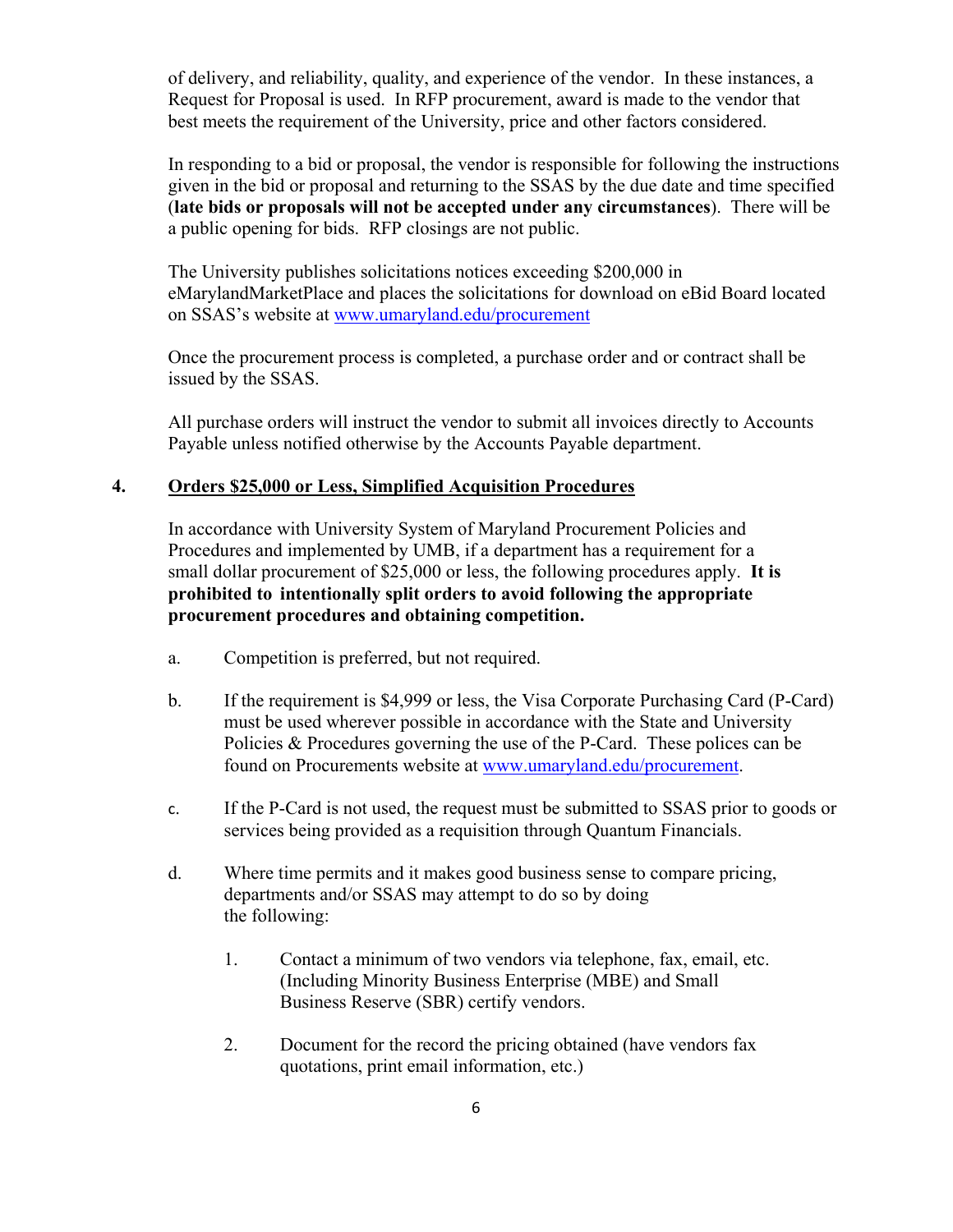3. Attach documentation to requisition either electronically or send by hard copy following the procedures for submission of requisitions through Quantum Financials.

# **5**. **Orders Between \$25,001 and \$200,000, Simplified Acquisition Procedures**

<span id="page-6-0"></span>In accordance with University System of Maryland Procurement Policies and Procedures and implemented by UMB, where the individual simplified procurement is between \$25,001 and \$200,000, the procurement **must** be forwarded to the SSAS for processing. There **must** be competition to the maximum extent practical considering such factors as the availability of vendors, dollar value of the order, cost of administering the procurement, delivery time and sound business judgment and practices. **It is prohibited to intentionally split orders to avoid following the appropriate procurement procedures and obtaining competition.** The process for these orders is the following:

- a. Requesting Department Responsibilities:
	- 1. Prepare a requisition setting forth the requirement
	- 2. The requisition must include specifications, information regarding delivery requirement, suggest vendors, estimated dollar value, etc.
	- 3. If the requisition is for an item considered to be a sole source, the department must attach a sole source justification (use the Sole Source Justification Form) explaining the nature and reason for the sole source request.
- b. SSAS will process these orders using any of the following procurement methods based on its determination:
	- 1. **Competitive Bids – Request for Quotes (RFQ)**  Procurements between \$25,001 and \$200,000 are considered Simplified Acquisition and therefore not subject to certain constraints required of procurements exceeding \$200,000. Specifications are developed working with the department. SSAS shall solicit quotations from a reasonable number of bidders. To the extent practical solicitations shall be published in a manner that best meets the needs of the solicitation. Vendors may submit responses via mail or fax. Award is based on the lowest price from a bidder that is responsive and responsible and meets all of requirements of the solicitation. These procurements are processed in 10-30 days.
	- 2. **Sole Source Procurement** In accordance with University System of Maryland Procurement Policies and Procedures, procurement without competition is authorized under limited conditions and subject to written justification documenting the conditions that preclude the use of a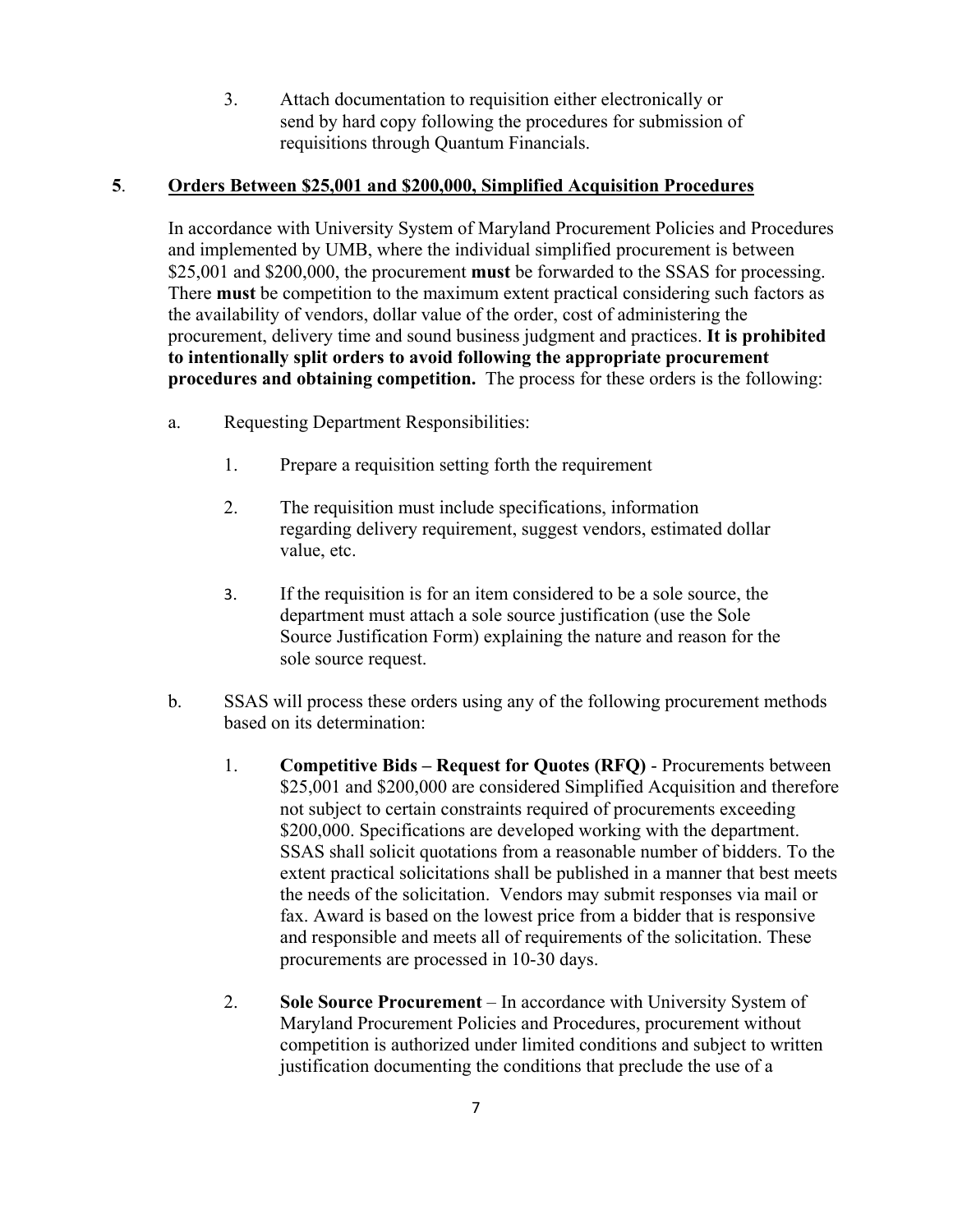competitive process. The individual in the department requesting the sole source must fill out and sign a Single/Sole Source Justification and Ethics Law Compliance Certification form. The final determination of sole source procurement shall rest with SSAS. The following must be addressed:

- a. Uniqueness of the vendor's qualifications, experience, commodity.
- b. Attempts to find other sources or basis for the sole source.

### **Price cannot be factor in the determination of a sole source.**

3. **Emergency Procurement** – When an emergency condition exists that prevents the use of formal competitive procurement method in awarding or modifying a contract that is essential to the University, the procurement may be conducted on an emergency basis by SSAS.

An emergency condition justifies the use of an emergency procurement when that condition threatens one (1) or more of the following:

- a. The health or safety of any person(s) or animal(s)
- b. The preservation or protection of property.
- c. The continuance of necessary University functions.

The emergency procurement shall be limited to the procurement of only the types of items and quantities or time period sufficient to meet the immediate threat and shall not be used to meet long-term requirements. **Contact SSAS as soon as an emergency arises to see how best to proceed by calling 410.706.7780.**

4. **Contracts Established by Other Institutions or Agencies** – UMB may use contracts established by other Agencies or Institutions provided that use of the contract is in the best interest of the University, and provided that the contract was awarded after a procurement process (including sole source or negotiated procurement) and provided that the terms of the applicable contract allows the use by the University System of Maryland. Examples of contracts are E & I Cooperative, GSA Schedule 70 & 84 contracts, US Communities and WSCA contracts.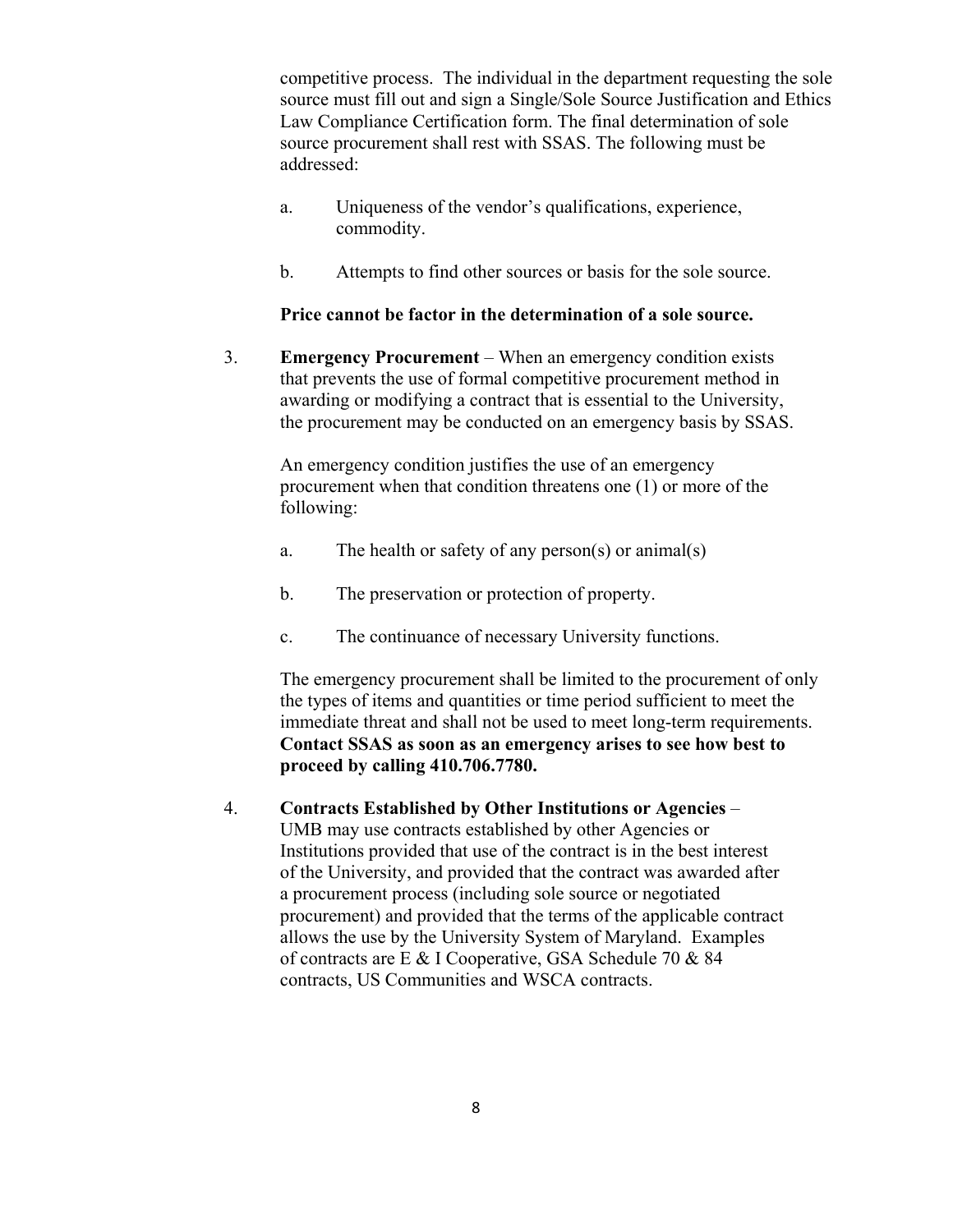### **6. Acquisitions Exceeding \$200,000**

<span id="page-8-0"></span>In accordance with University System of Maryland Procurement Policies and Procedures and implemented by UMB, when the individual procurement is reasonably expected to exceed \$200,000, the procurement **must** be forwarded to SSAS for processing through a **formal written** procurement process. Any of the formal procurement processes may be used as deemed appropriate by the Procurement Officer:

a. **Competitive Seal Bids (Invitation for Bid – IFB)** – Competitive Seal Bid also called "Invitation for Bid" is a method of procurement which results in a contract awarded to the lowest evaluated responsive bid from a responsible bidder based on the specifications set forth in the solicitation. The requirement is advertised in eMarylandMarketPlace for a minimum of 21 days to solicit bids from vendors that provide the goods and services requested. Advertised solicitations may be downloaded from the SSAS's eBid Board at [www.umaryland.edu/procurement.](http://www.umaryland.edu/procurement)

Unlike the Request for Quote for requirements under \$200,000, the IFB and RFP cannot be submitted by fax or email and must be received in a sealed envelope. Formal competitive sealed bids are typically processed in 30-40 days depending on the dollar value, complexity of the procurement, and location of bidders.

- b. **Competitive Request for Proposals (RFP)** Two-step process in which there is a separately received evaluated and scored technical proposal and financial proposal. Generally used where the requirements of the procurement are difficult to quantify and award will be based on factors other than cost. Do to the complexity of the RFP documents and the evaluation process, this process typically takes 60-90 days. The bid process is a formal written proposal process where the requirement is advertised in eMarylandMarketPlace for a minimum of 21 days to solicit proposals from vendors that provide the goods and services requested. Advertised solicitations may be downloaded from SSAS's eBid Board at [www.umaryland.edu/procurement.](http://www.umaryland.edu/procurement)
- c. **Sole Source Procurement** Requirements are the same as those for orders under \$200,000.
- d. **Emergency Procurement** Requirements are the same as those for orders under \$200,000.
- e. **Contracts Established by Other Institutions or Agencies**  Requirements are the same as those for orders under \$200,000.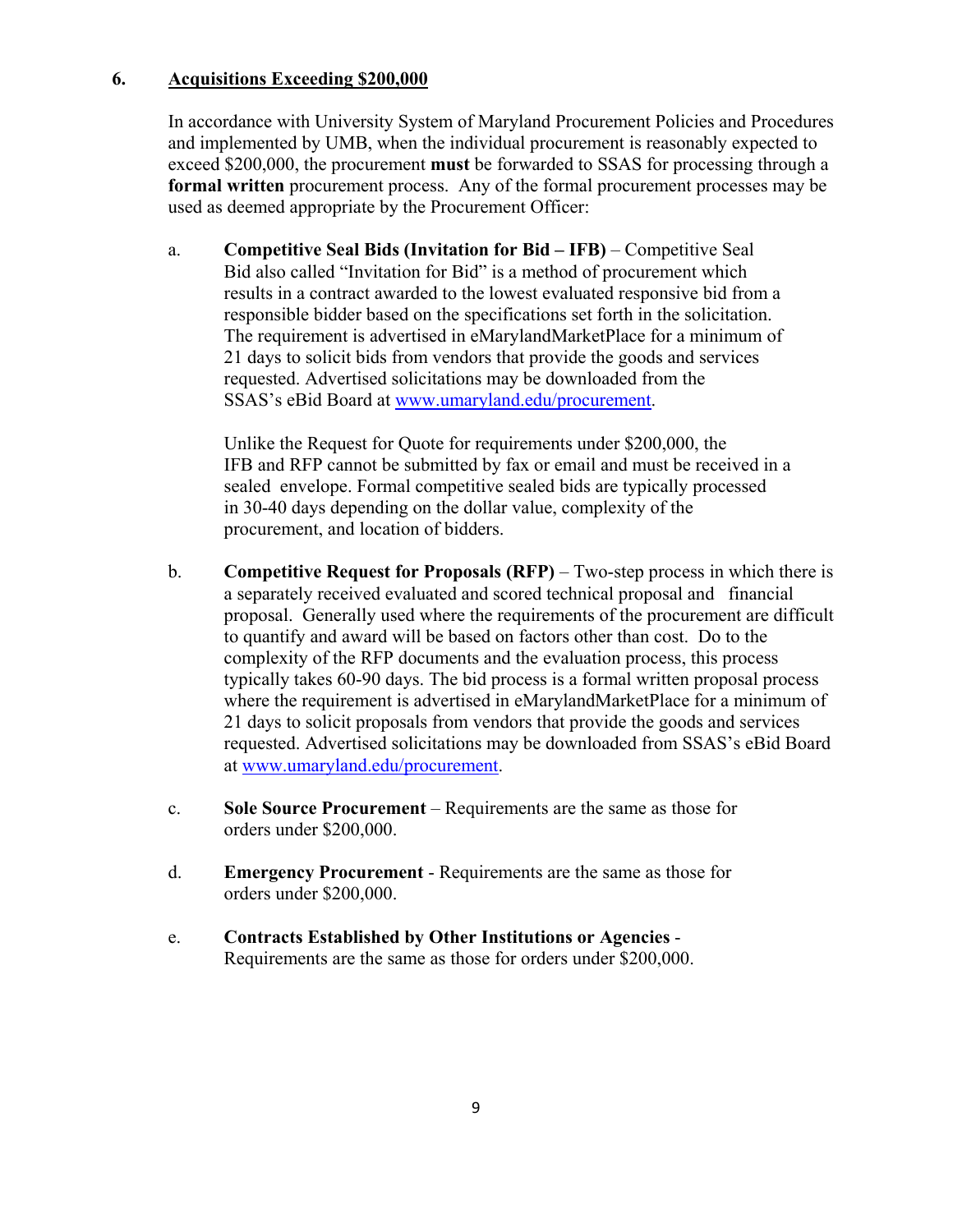### **7. Board of Public Works (BPW)**

<span id="page-9-0"></span>In accordance with the State Finance and Procurement Article of the Annotated Code of Maryland and University System of Maryland Procurement and Policies Procedures, all procurements for capital improvements and services \$1 million or greater and modifications \$1 million or greater must be approved by BPW. Additionally, any equipment purchase regardless of the dollar amount purchased with general obligation bond funds must be approved by BPW.

The Board comprises the Governor, the Comptroller, and the Treasurer of the State of Maryland. The AVP for SSAS is responsible for preparing the agenda items and representing the University and the University System of Maryland at the Board meetings. The Board normally meets twice every month. The BPW meeting schedule is posted on SSAS's website.

Items that have to be submitted to BPW for approve will add an additional 30 days on the procurement process.

### **8. University System of Maryland Board of Regents**

<span id="page-9-1"></span>In accordance with Board of Regents policy and University System of Maryland Procurement Policies and Procedures, all procurement awards \$5 million and greater must be approved by the Board of Regents. The Board of Regents meets every two months, therefore depending on the timing of the procurement; an additional two months could be added to process at the conclusion of the evaluation process.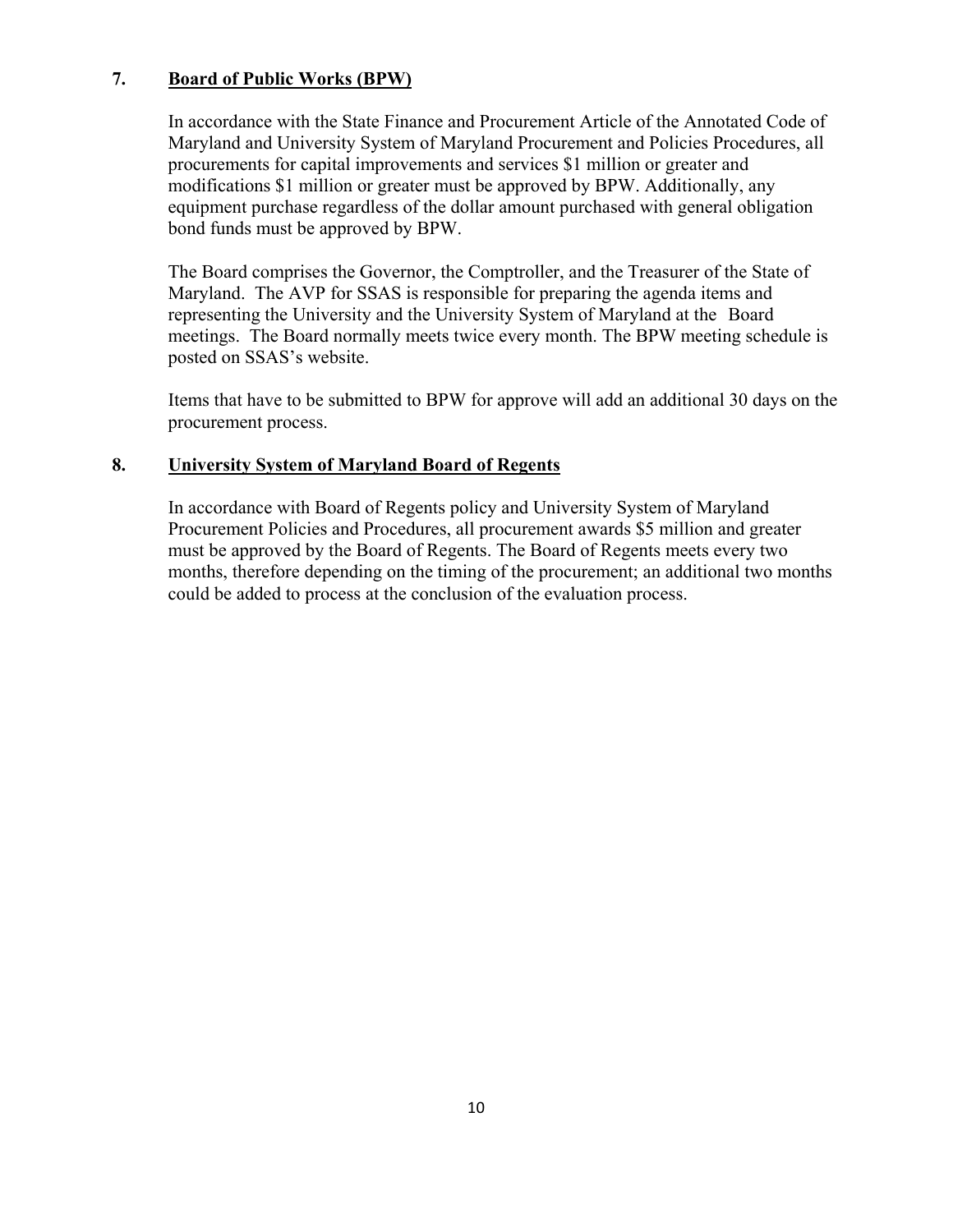### **PART IV: SOCIOECONOMIC PROGRAMS**

### <span id="page-10-0"></span>**1. Minority Business Enterprises (MBE)**

<span id="page-10-1"></span>The State has a goal that each agency attempt to award 29% of all dollars spent with vendors to State Certified Minority Business Enterprises. The following groups are considered MBEs, African American, American Indian/Native American, Asian, Hispanic, Physically or Mentally Disabled and Women. As a State agency, the University must work towards meeting this goal. In addition, subgoals are assigned for procurement exceeding \$200,000 if a MBE goal is established for procurement. SSAS will review all procurements for the potential assigning a MBE goal.

### **2. Small Business Reserve Program (SBR)**

<span id="page-10-2"></span>The State has a mandate that each agency will award 15% of all dollars spent, with vendors certified under the Small Business Reserve program. Unlike the MBE program were the percentage is a goal, the percentage for the SBR program is a mandate. To take advantage of this program a business, must meet the following criteria:

- a. Is independently owned and operated;
- b. Is NOT a broker;
- c. Is NOT a subsidiary of another business;
- d. Is NOT dominant in its field of operation; where
	- 1. The **wholesale** operations of the business did not employ more than 50 persons, or the gross sales of the business did not exceed an average of \$4,000,000 in its more recently completed 3 fiscal years; or
	- 2. The **retail** operations of the business did not employ more than 25 persons, or the gross sales of the business did not exceed an average of \$3,000,000 in its most recently completed 3 fiscal years; or
	- 3. The **manufacturing** operations of the business did not employ more than 100 persons, or the gross sales of the business did not exceed an average of \$2,000,000 in its most recently completed 3 fiscal years; or
	- 4. The **service** operations of the business did not employ more than 100 persons, or the gross sales of the business did not exceed an average of \$10,000,000 in its more recently completed 3 fiscal years; or
	- 5. The **construction** operations of the business did not employ more than 50 persons, or the gross sales of the business did not exceed an average of \$7,000,000 in its most recently completed 3 fiscal years.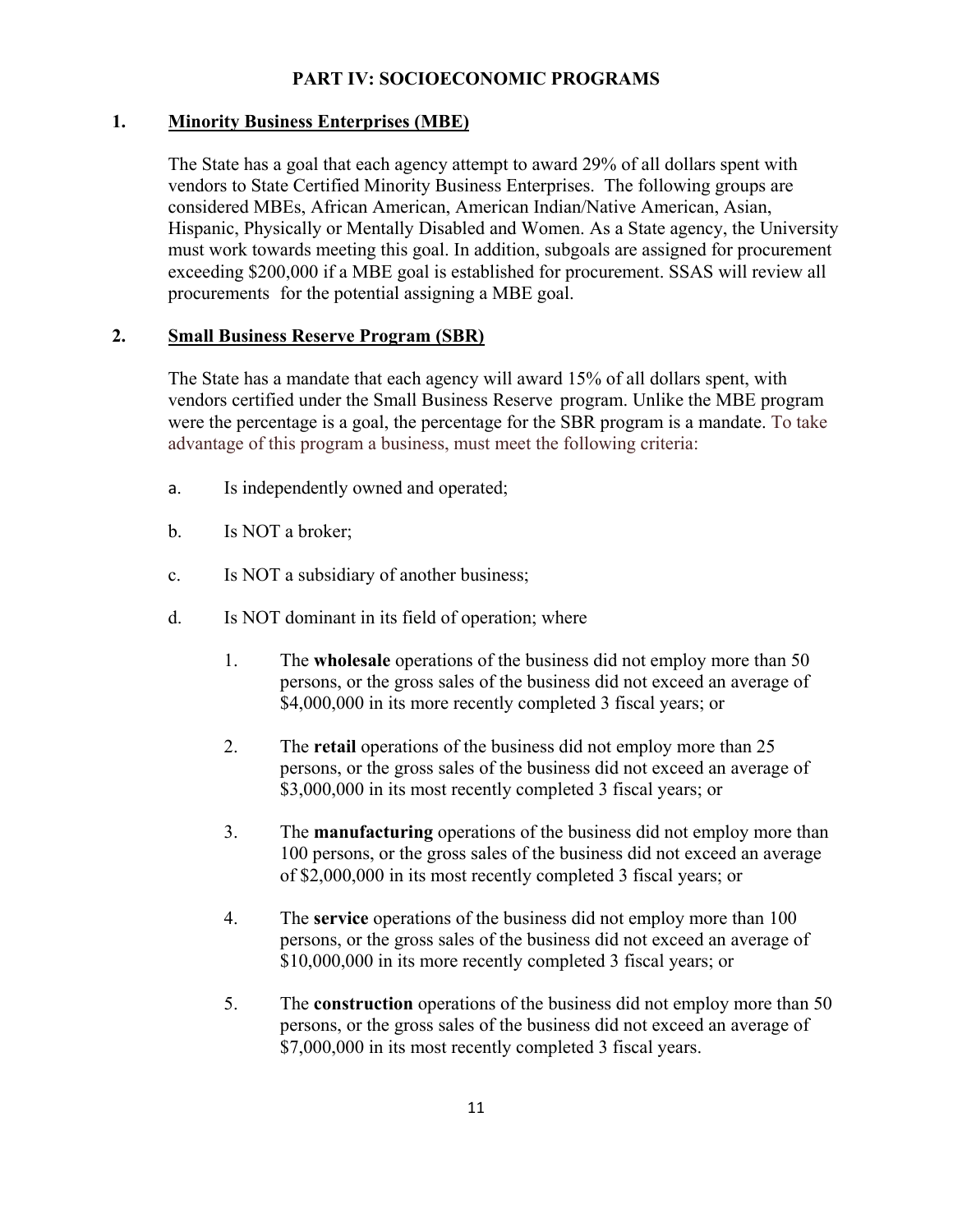6. The **architectural and engineering** operations of the business did not employ more than 100 persons, or the gross sales of the business did not exceed an average of \$4,500,000 in its most recently completed 3 fiscal years.

## **3. Veteran-Owned Small Business Enterprises (VSBE)**

<span id="page-11-0"></span>Each State agency must structure its procurement procedures to try to achieve an overall minimum of 1% of the unit's total dollar value of procurement contracts to be made directly or indirectly from veteran-owned small business enterprises. To achieve this goal, the agency must assess the potential for VSBE prime contractor and subcontractor participation in each contract. If, after assessing the specific solicitation in light of the factors set forth in the regulation, the agency determines that subcontractor participation is the appropriate procurement strategy, the agency establishes a VSBE subcontract goal. Agencies may establish a VSBE goal and an MBE goal in the same solicitation if the assessment supports such an action.

Veteran-owned Small Business Enterprises, or VSBEs, must be verified by the Center for Veterans Enterprise of the United States Department of Veterans Affairs. The VSBE list is located at: http://www.vetbiz.gov.

## **4. Maryland Correctional Enterprises (MCE)**

<span id="page-11-1"></span>In accordance with the State Finance and Procurement Article of the Annotated Code of Maryland, the Code of Maryland (COMAR) and the University System of Maryland Procurement Policies and Procedures, all furniture must be purchased from MCE unless a waiver is requested and granted by MCE.

All furniture requirements shall be submitted to SSAS for processing. If a waiver is required, the Procurement Services will request it from MCE. Typically, it takes 90 days for the delivery of some furniture. However, MCE does have some items on their quick ship program.

Please contact the buyer in SSAS for your furniture needs early in the process. It is strictly prohibited to purchase furniture with the Corporate Purchasing Card from any entity other than MCE unless a waiver has been obtained by SSAS.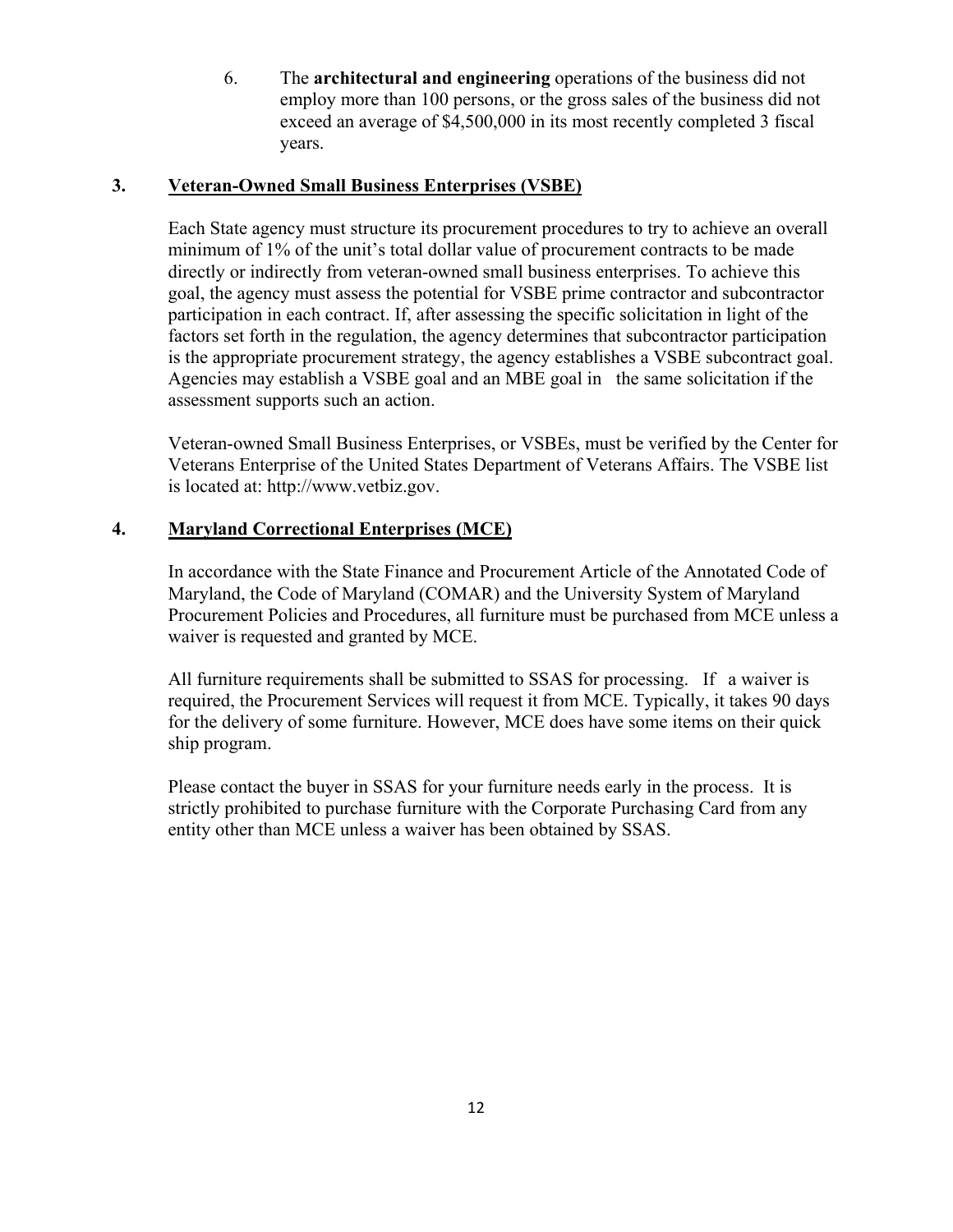### **PART V: REVOLVING EQUIPMENT LOAN PROGRAM (RELP)**

<span id="page-12-0"></span>The University System of Maryland (USM) requires that equipment exceeding \$50,000 that would be leased, be financed for purchase through the Revolving Equipment Loan Program. The period of the loan, can only 3 or 5 years. All RELP purchases must be pre-approved by USM.

#### **1. The RELP Process**

<span id="page-12-1"></span>a. Submit a requisition through the Quantum Financial System. In the Comments To Buyer, indicate that this is a RELP purchase, provide the number of years to be financed (can only be 3 or 5 years) and the project id to charge to repay the loan. Per SPAC, the project id cannot be a grant or contract. Your project id is to go in the comments field only. Use the below Quantum RELP Clearing Chartstring for the requisition.

|        | <b>Quantum RELP Clearing Chartstring</b> |                 |          |          |
|--------|------------------------------------------|-----------------|----------|----------|
| Source | <u>Org.</u>                              | <b>Activity</b> | Purpose  | Function |
| 205    | 00006203                                 | 000000          | 10021862 | 630      |

- b. If sole source, the Single Sole Source Justification and Ethics Law Compliance Certification must be submitted with the requisition.
- c. Services are not permitted under the program and software is not permitted unless the software is the operating system. Installation and training, for example, will generally be acceptable if included in the overall equipment purchase price.
- d. The actual procurement process is no different from any other procurement through Quantum Financials. Upon receipt of the equipment, the department will do receiver in Quantum Financials. The vendor will send the invoice to Accounts Payable.
- e. Accounts Payable will pay the invoice using the RELP Clearing Chartstring that is on the PO. Once the vendor is paid, General Accounting will submit a copy of the invoice and proof of payment to USM to reimburse the clearing account, and provide the department's project id to repay the loan. USM will reimburse the clearing account and provide an Amortization Schedule for the pay back of the loan.
- f. Payback automatically occurs via R-Stars transfer. Principle and interest payments are deducted from the identified payback project ID each January 1st and July 1st until the loan is satisfied. There is also an interest only payment that is made from the time when the equipment is received to either January 1st or July 1st (whichever will occur first). For example, if a piece of equipment is accepted in September, there will be an interest only payment assessed for the period Sept through December 31st. January 1st will begin the first principle and interest payments.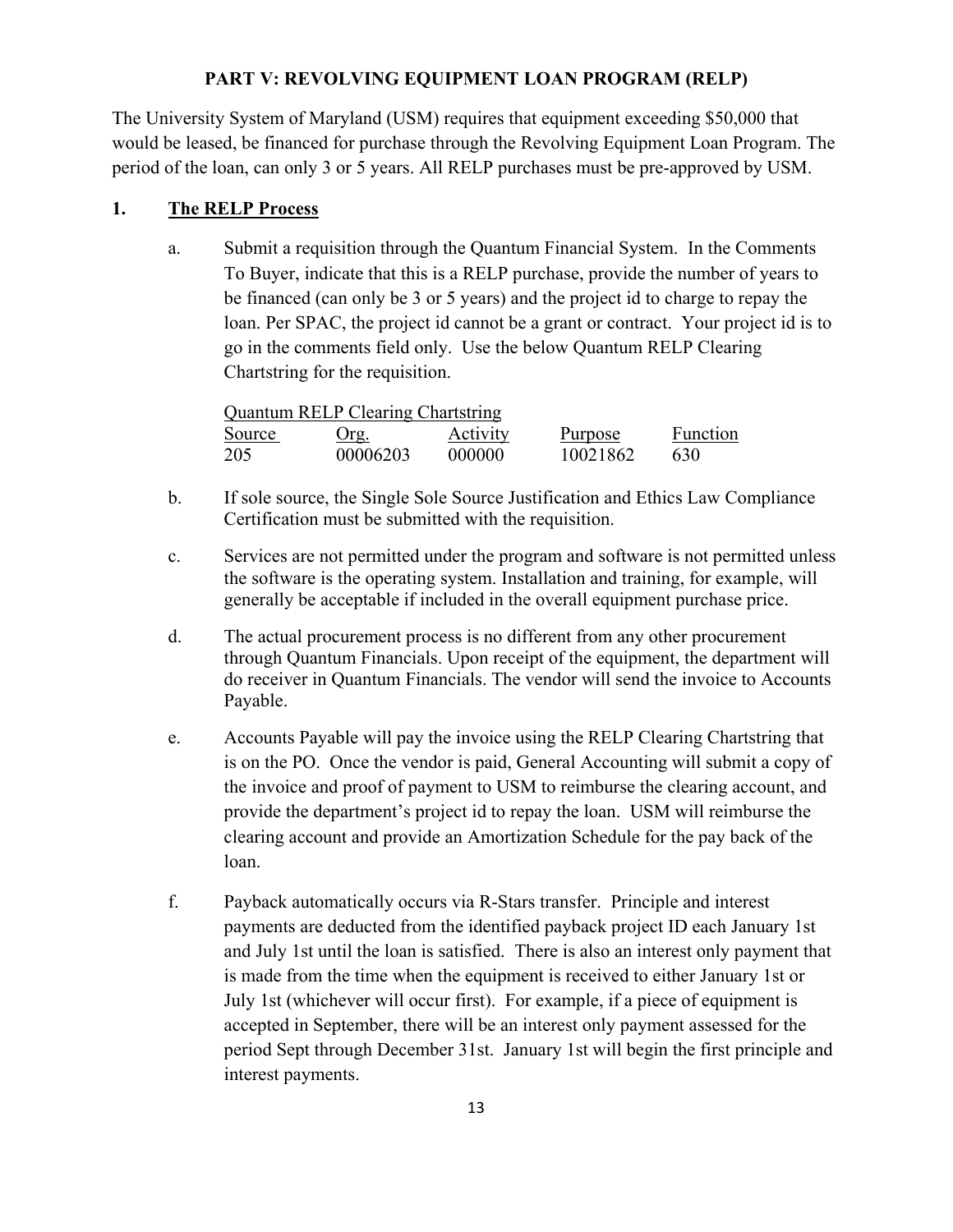### **PART VI: FEDERALLY FUNDED PROCUREMENTS**

### <span id="page-13-0"></span>**1. The Procurement Process**

<span id="page-13-1"></span>Federally funded acquisitions follow the procurement processes prescribed in the University System of Maryland Procurement Policies and Procedures. However, there are several additional requirements that flow down from the Federal Acquisition Regulation (FAR) and the Office of Management and Budget Circular A-110. The requirements vary based on the funding mechanism and the dollar value of the acquisition.

Procurements over \$100,000 funded by Federal Contracts must include the required representations and certifications, including an affidavit that the contractor has not been debarred or excluded from doing business with the Federal Government, an affidavit that funds have not been used to lobby any person to influence the selection or award of a contract, certify disclosure of lobbying supported by other than federal funds, and certification that any facility used in the performance of the procurement is not listed on the Environmental Protection Agency's List of Violating Facilities.

The solicitation and contract documents for all federally funded acquisitions must include flow down terms and conditions appropriate to the contract as well as any special contract requirements related to the particular federal contract or grant. The use of federal funds is sometimes limited to very specific purposes and may include specific prohibitions. Contractors must be informed of and comply with those flow down and special contract requirements.

### **2. Federal Grants**

<span id="page-13-3"></span><span id="page-13-2"></span>The standard procurement process and appropriate flow down clauses apply.

#### **3. Federal Contracts**

The Federal Small Business Administration works very closely with the granting agencies to ensure that small and small disadvantaged businesses are solicited and awarded a fair share of contracts funded by federal dollars. SSAS administers the University's Small Business Program. All federally funded contracts exceeding \$700,000 requires a Small and Small Disadvantage Subcontracting Plan.

The point of contact in SSAS for the preparation of the Small and Small Disadvantaged Subcontracting Plan is **Regina Spencer, Contracting Specialist, 410.706.8304, email [rspencer@umaryland.edu.](mailto:rspencer@umaryland.edu)** Please allow sufficient time for the development of the Subcontracting Plan prior to the deadline for submitting the proposal. A typical multiyear proposal exceeding \$1 million takes two to three weeks to develop. **Do not wait until the last days before the proposal is due to notify SSAS that a Subcontract Plan is required. We will not be able to help you.**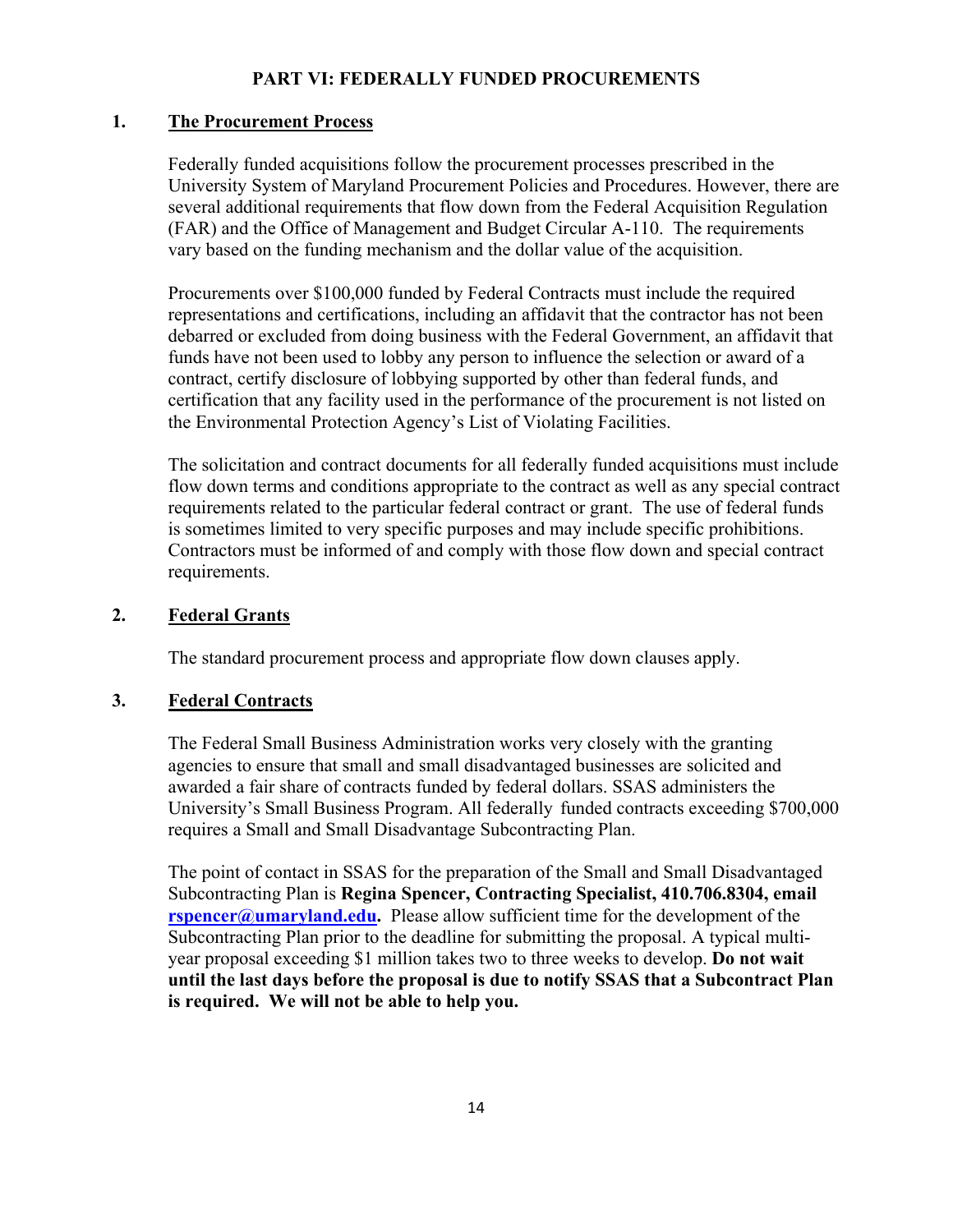### **4. Cost and Price Analysis**

<span id="page-14-0"></span>In accordance with Office of Management and Budget Circular A110, a price or cost analysis must be done for every federally funded procurement and the file documented that the price is fair and reasonable regardless of the dollar value. Competitive procurement by their nature justifies fair and reasonable price. An analysis must be done on all noncompetitive procurements. Award will not be made unless the determination is made that the price is fair and reasonable.

### **5. Contractor Purchasing System Review**

<span id="page-14-1"></span>To ensure that federal funds are spent in accordance with all applicable laws and regulations, the procurement files for all federally funded transactions are subject to review by the cognizant Federal Contracting Office. For the University of Maryland, the agency responsible for the Contractor Purchasing System Review (CPSR) is the Office of Naval Research (ONR). Periodically, Contracting Officer representatives from ONR review all the federally funded files in Procurement Services and the Office of Research and Development. If the review results in significant or repeat negative findings, the University's eligibility to receive federal grants, contracts and subcontract awards may be withheld. The Small Business Administration (SBA) also reviews the Small and Small Disadvantaged Business Subcontracting Plans for compliance in meeting the goals established in the plan. SBA may assess liquidated damages against the contract for failure to meet goals.

### **6. SARS and ESARS Reporting**

<span id="page-14-2"></span>The federal government requires that the University submit semi-annual and annual reports on progress of meeting the goals established in the Small and Small Disadvantage Subcontracting plan. The eSARS report is due semi-annual in October and April. The SARS report is due annually in October. The reports are generated by SSAS.

## **7. List of Excluded Parties**

<span id="page-14-3"></span>The federal government maintains a listing of firms that are excluded, or prohibited from receiving contracts funded by federal funds. It is imperative that the list be checked before contracts in any amount are awarded. The list is available on the web at [www.sam.gov.](http://www.sam.gov/)

### **8. Sub-recipient Requisition and Purchase Order Procedures**

- <span id="page-14-4"></span>a. Requisitions for New Purchase Order
	- 1. When submitting a requisition to establish a new subrecipient purchase order the following information must be included;
		- . a. Vendor Name
		- b. Vendor Address